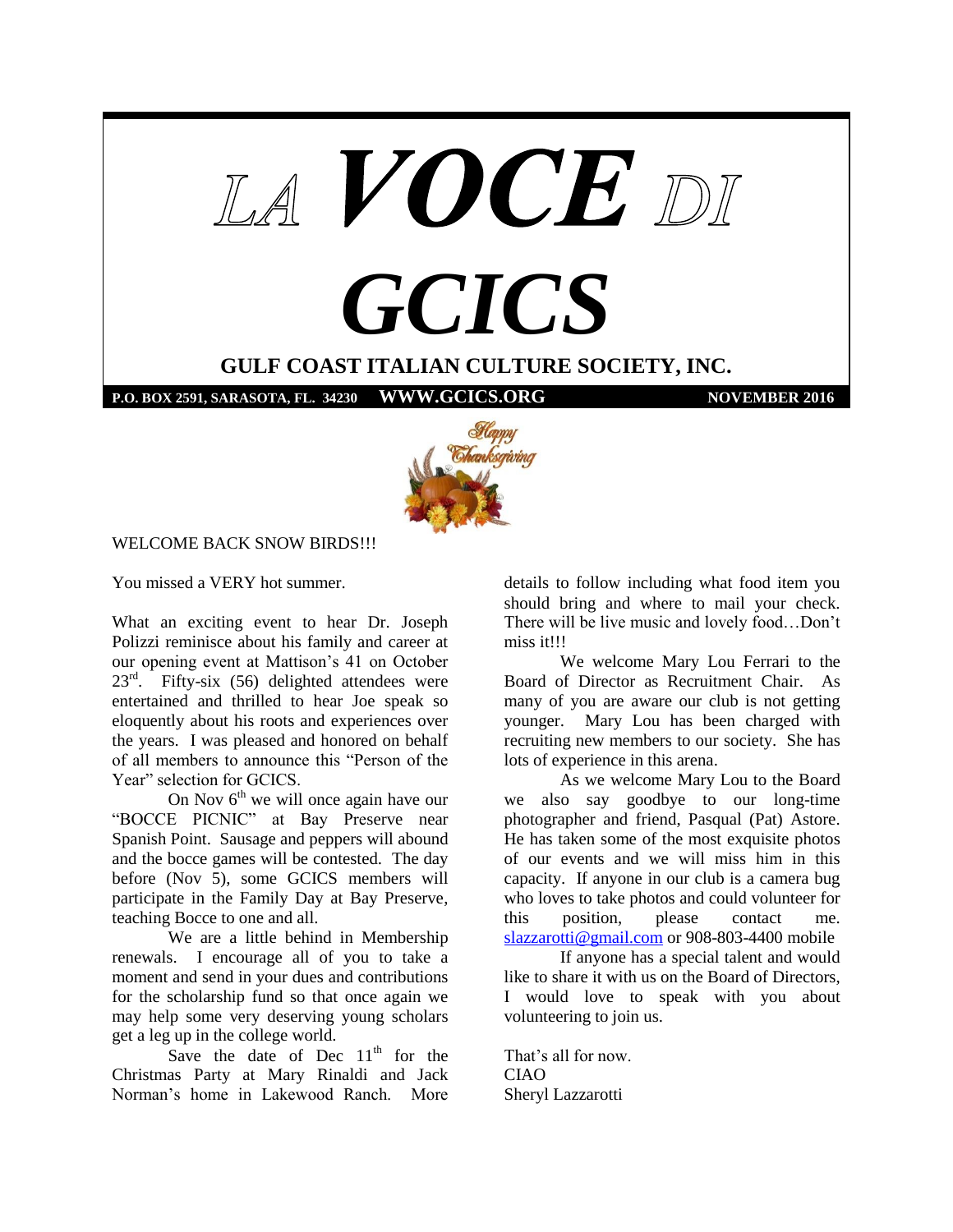# NOVEMBER WELCOME BACK PICNIC



*Menu*: Tom Hurban will be grilling up the meats.

*What You Should Bring:* A dish to serve 6-8; and whatever you wish to drink. Also bring chairs and hats for the sunscreen. The type of dish you will bring will be according to the first letter of your last name. Here are the categories that we will follow:

> $A - E$ : A side dish F – M: Appetizer N – Z: Dessert

*Title:* Welcome Back Picnic *Date/Time:* Sunday Nov 6, 2016 1:00-5:00 pm *Location:* Bocce Court at Bay Preserve, Osprey Point of Contact: Tom Hurban, 908-507-3048 *Donation:* Please RSVP so that we know how much meat to order. We are asking folks to give a donation at the picnic to help defray the cost of the meat and paper goods.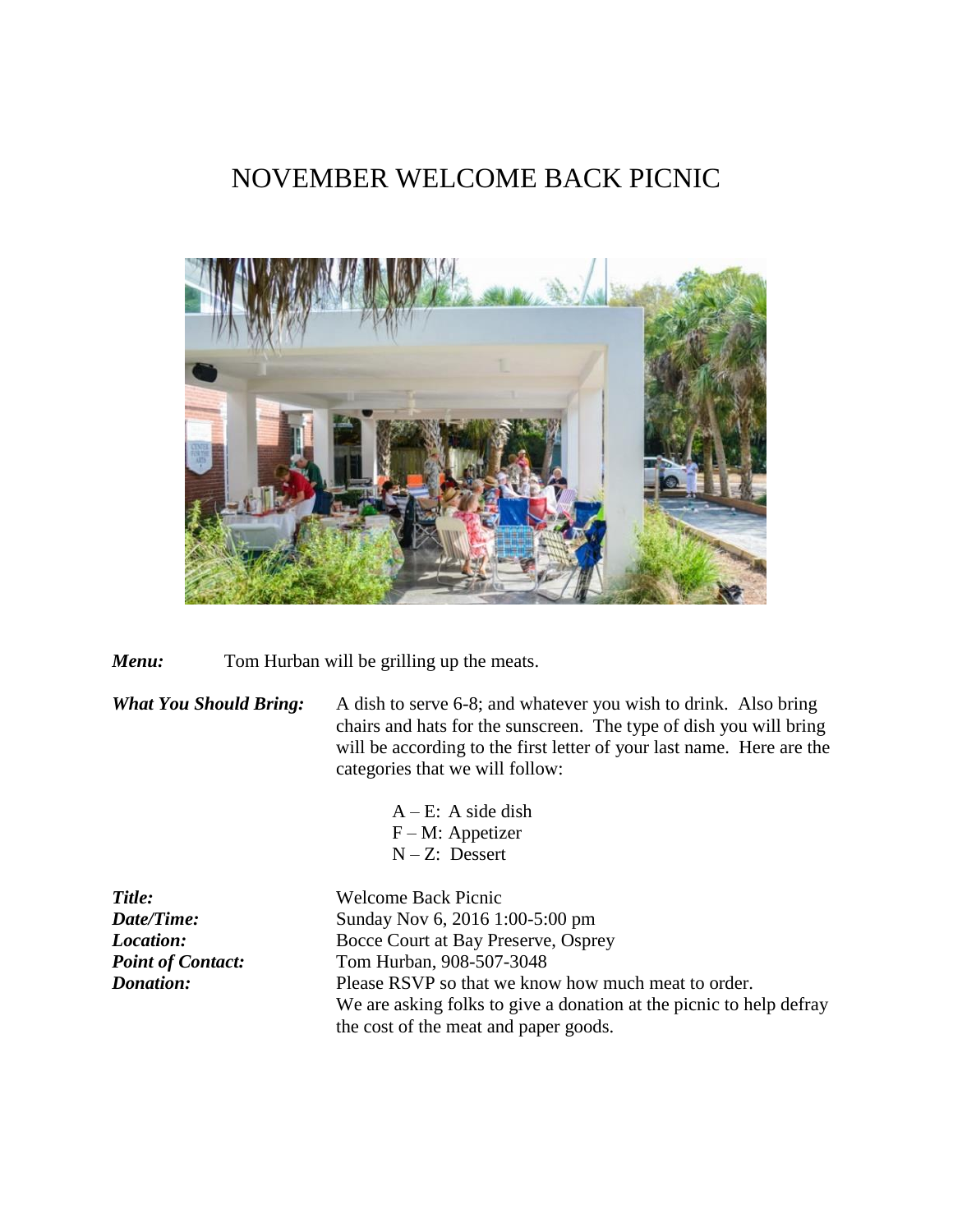# Holiday Party Fundraiser



Once again, the Holiday Party will be a "bring a dish" event where members will bring a bottle of wine and a dish. It will be a fundraiser for the Scholarship Fund. It will be at the Lakewood Ranch residence of Mary Rinaldi and her husband Jack Norman. The type of dish that you will bring will be according to the first letter of your last name. Here are the categories that we will follow:

- A D: Appetizer
- $E K$ : Vegetable dish (hot or cold; including salad)
- $L P$ : Main Course
- $R Z$ : Dessert

The host and hostess of this event will provide ham as one main dish. Also, Mary and Jack are funding the live band for the entertainment of all party-goers.

| DATE:           | Sunday, December 11, 2016                                          |  |  |
|-----------------|--------------------------------------------------------------------|--|--|
| TIME:           | $5:30 - 9:30$ PM                                                   |  |  |
| <b>PLACE:</b>   | 13982 Siena Loop, Lakewood Ranch, FL., 34202 (Phone: 941-907-9056) |  |  |
| <b>COST:</b>    | \$25 per person                                                    |  |  |
| <b>RESERVE:</b> | Make checks payable to GCICS Scholarship Fund and mail to:         |  |  |
|                 | Mary Rinaldi, 13982 Siena Loop, Lakewood Ranch, FL., 34202         |  |  |

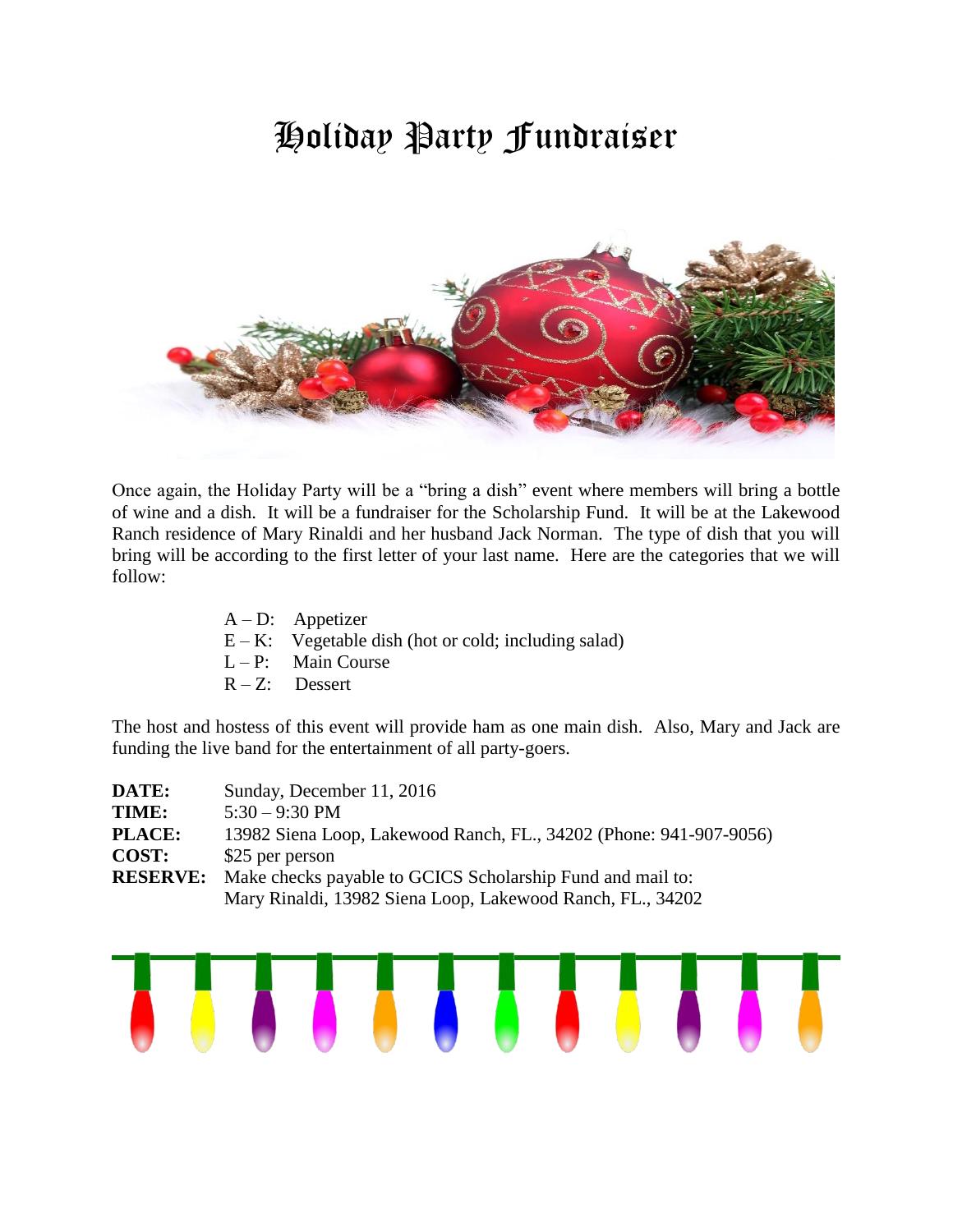# *ITALIAN CLASSES*



Since our two Italian Class instructor have retired from teaching, we had to look for an alternative venue. The Italian American Club of Venice is welcoming our members to join their classes. Noted below is the schedule that we were provided with.

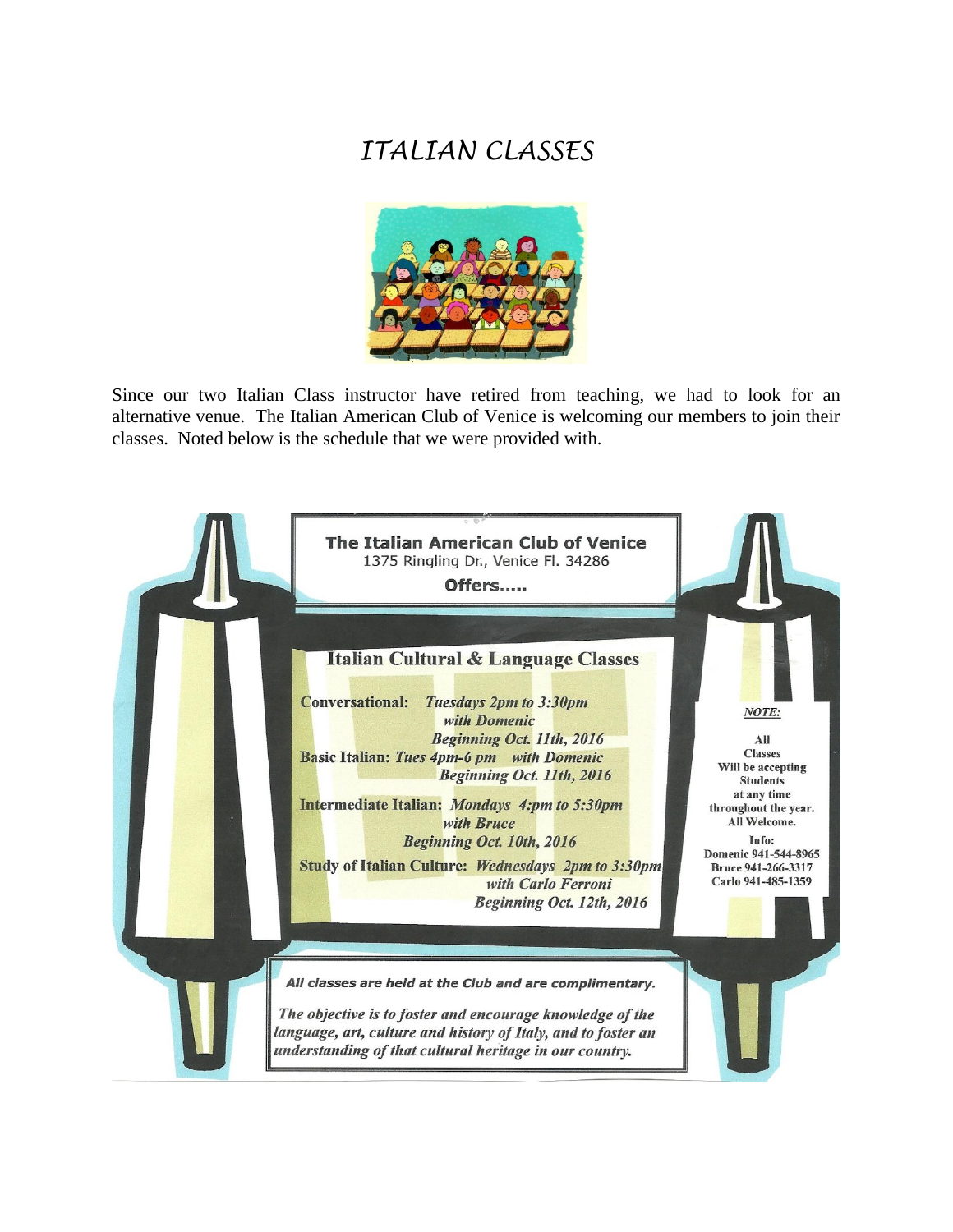# BOCCE CORNER NEWS



We're back playing bocce ever Sunday about 2:00 at The Bay Preserve, 400 Palmetto Ave., Osprey. This is located behind Spanish Point. Please consider joining us for our second season of fun at this beautiful location right on the Bay. Remember to bring chairs and something to drink. Alcohol is permitted as are dogs. Absolutely no experience is necessary. We'll help you to understand this game that is growing in popularity across our country.

Last month we mentioned that our club has been asked to participate in the Conservation Foundation's Fall Festival (free) on Saturday, November 5, from 11:00 to 3:00. Stop by to see us and give us some encouragement!

You have all received an email blast from Ellen announcing our Fall Bocce picnic on Sunday, November 6. This is at The Bay Preserve at 1:00. It has been lots of fun in the past, giving us all an opportunity to gather and meet new members and catch up with our friends, while enjoying a free picnic. Remember to bring your chairs and drinks! We hope to see all of you at this event. See the announcement earlier in this newsletter. Call Tom Hurban with any questions you may have: 908-507-3048, or home phone 941-966-2745, or email [dorisntom@gmail.com](mailto:dorisntom@gmail.com)